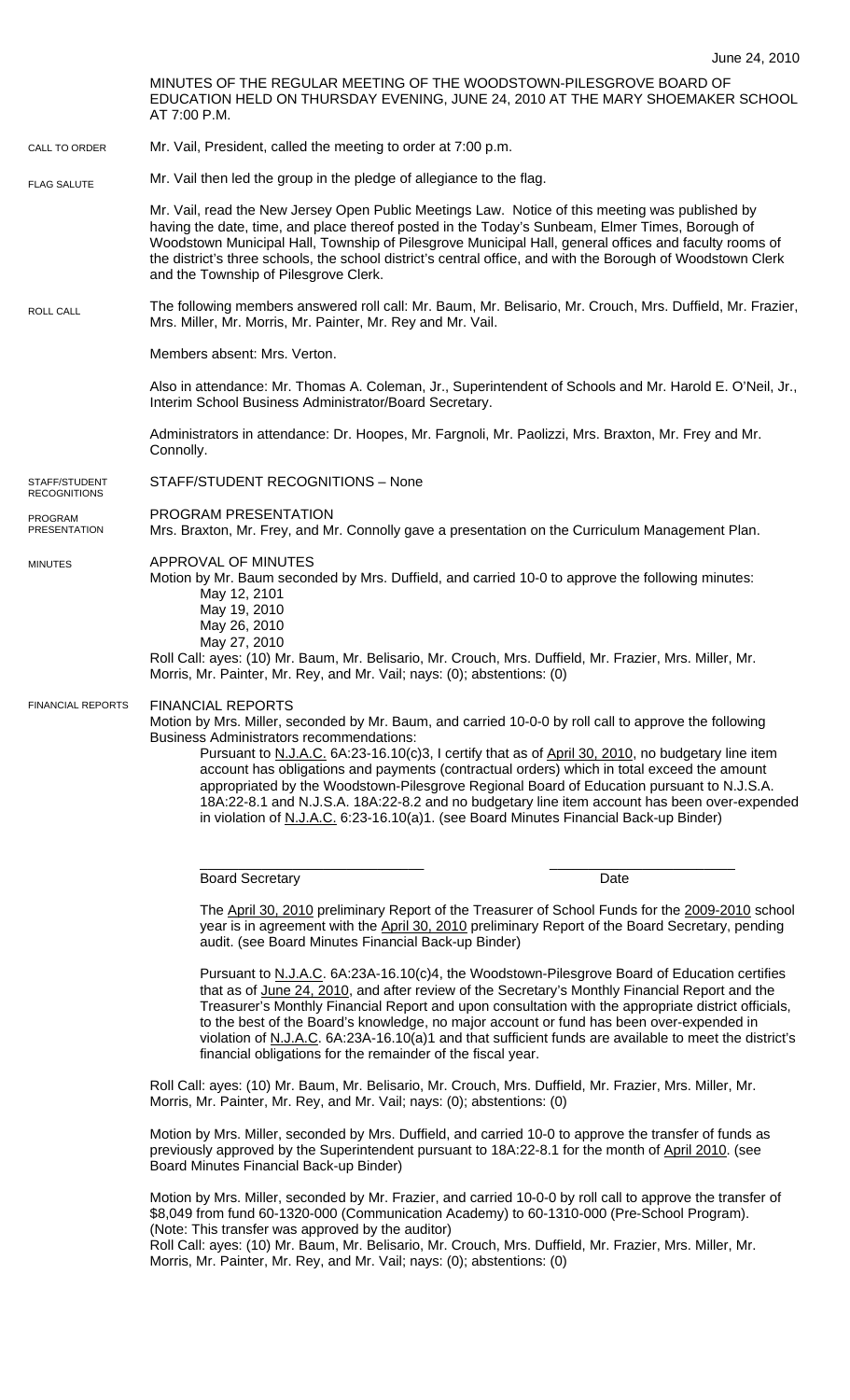Motion by Mr. Baum, seconded by Mrs. Miller, and carried 10-0-0 by roll call to approve the EFT's for April 2010, additional hand check payments for April 2010 and payment list for the month of June 2010. (see Board Minutes Financial Back-up Binder)

Roll Call: ayes: (10) Mr. Baum, Mr. Belisario, Mr. Crouch, Mrs. Duffield, Mr. Frazier, Mrs. Miller, Mr. Morris, Mr. Painter, Mr. Rey, and Mr. Vail; nays: (0); abstentions: (0)

Motion by Mr. Painter, seconded by Mr. Baum, and carried 8-0 (voting not applicable to sending district representatives) to approve voiding Community School checks as per attached. (see Board Minutes Financial Back-up Binder)

Motion by Mrs. Miller, seconded by Mr. Baum, and carried 10-0 to approve voiding the following checks:

Check #48510 dated 5/27/10, payable to Pineland Learning Center in the amount of \$13,426.60, issued under P.O. #32-10 due to transfer of student. Check will be reissued under check #48672.

Check #48249 dated 3/31/10, payable to Naviance in the amount of \$750.00, issued under P.O. #153-10 due to check lost in the mail. Check will be reissued under check #48662.

Motion by Mrs. Miller, seconded by Mr. Baum, and carried 10-0 to accept the following reports: (see Board Minutes Financial Back-up Binder):

Student Activities Account and Athletic Account for the month of May 2010 Scholarships for the month of May 2010

Odyssey of the Mind for the month of May 2010

Motion by Mrs. Miller, seconded by Mrs. Duffield, and carried 8-0 (voting not applicable to sending district representatives) to accept the Woodstown Community School report for the month of May 2010. (see Board Minutes Financial Back-up Binder)

AUDIENCE PARTICIPATION I – None AUDIENCE PARTICIPATION

PROGRAMS COMMITTEE

## EDUCATIONAL PROGRAMS COMMITTEE EDUCATIONAL

The Board reviewed the June 16, 2010 Educational Programs Committee Report submitted by Committee Chairperson, Mrs. Verton. In Mrs. Verton's absence, Mr. Rey presented the following recommendations which were acted upon:

Motion by Mr. Rey, seconded by Mrs. Miller, and carried 10-0-0 by roll call to approve the following: Alternatives Unlimited, Inc., contract addendum for 2010-2011. (on file in the Business office)

Class of 2011 senior class trip to Orlando, Florida, April 5-9, 2011.

Amendment to the NCLB Fy10 grant application to budget 2008-2009 carry over funds and revise account lines. (see page \_\_\_)

Roll Call: ayes: (10) Mr. Baum, Mr. Belisario, Mr. Crouch, Mrs. Duffield, Mr. Frazier, Mrs. Miller, Mr. Morris, Mr. Painter, Mr. Rey, and Mr. Vail; nays: (0); abstentions: (0)

Motion by Mr. Rey, seconded by Mrs. Miller, and carried 8-0 (voting not applicable to sending district representatives) to approve the following: Middle school field trips. (see page \_\_\_)

Request to maintain enrollment. (see page \_\_\_)

Roll Call: ayes: (8) Mr. Baum, Mr. Crouch, Mrs. Duffield, Mr. Frazier, Mrs. Miller, Mr. Painter, Mr. Rey, and Mr. Vail; nays: (0); abstentions: (0)

POLICY COMMITTEE – Nothing to report. POLICY COMMITTEE

PERSONNEL COMMITTEE – The Board reviewed the June 15, 2010 Personnel Committee Report submitted by Committee Chairperson, Mr. Crouch. The following recommendations were acted upon: **PERSONNEL COMMITTEE** 

> Motion by Mr. Crouch, seconded by Mr. Frazier, and carried 10-0 to approve the following: Nursing and FFA summer hours. (see page \_\_\_)

High school technology mentors for the 2009-2010 school year. (see page \_\_\_)

Resignation of Cheryl Levitsky as FBLA and student store co-adviser. (see page \_\_\_)

Continuation of the practice of appointing two people as co-advisers for FBLA and the student store. (see page \_\_\_)

Substitute List additions: Roger Savage – teacher Kathleen Bundens – teacher Kathleen Egan – teacher Linda Ayers – teacher

2010-2011 athletic volunteers. (see page \_\_\_)

Clinical internship request. (see page \_\_\_)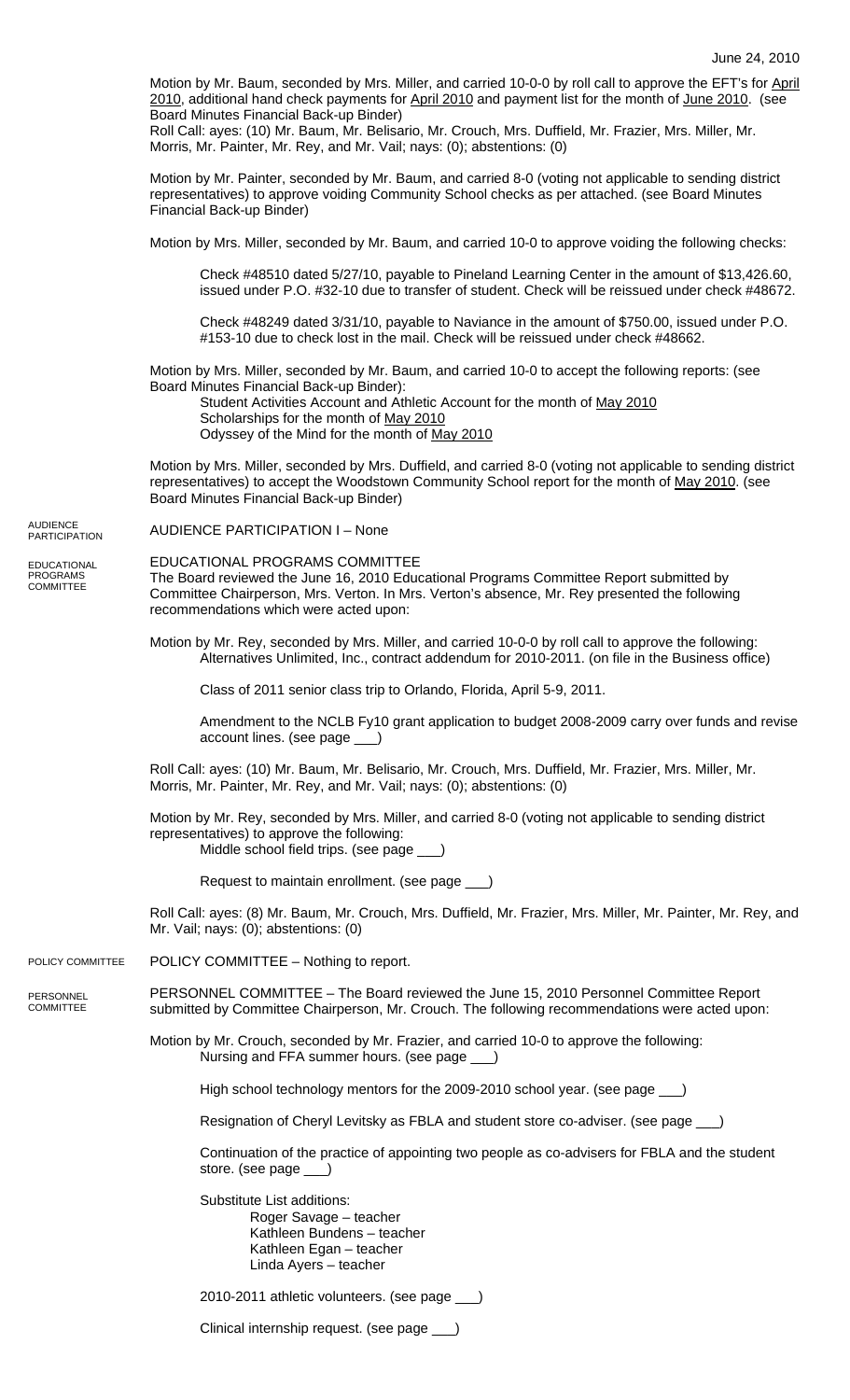Retirement requests from the following staff members, effective July 1, 2010, with congratulations and regrets:

Vester Pope-Bowens – secretary (see page \_\_\_)

Linda Ayers – special education teacher (see page \_\_\_)

Motion by Mr. Crouch, seconded by Mr. Frazier, and carried 10-0-0 by roll call to transfer the following teachers from the middle school to the high school for the 2010-2011 school year:

Donna Sexton – special education Charlene Catalano – mathematics

Roll Call: ayes: (10) Mr. Baum, Mr. Belisario, Mr. Crouch, Mrs. Duffield, Mr. Frazier, Mrs. Miller, Mr. Morris, Mr. Painter, Mr. Rey, and Mr. Vail; nays: (0); abstentions: (0)

Motion by Mr. Crouch, seconded by Mr. Baum and carried 10-0-0 by roll call to extend Charlotte Harrison's contract from July 1, 2010 through July 31, 2010, at a rate of \$288.36 per diem with continued health benefits.

Roll Call: ayes: (10) Mr. Baum, Mr. Belisario, Mr. Crouch, Mrs. Duffield, Mr. Frazier, Mrs. Miller, Mr. Morris, Mr. Painter, Mr. Rey, and Mr. Vail; nays: (0); abstentions: (0)

Motion by Mr. Crouch, seconded by Mr. Frazier, and carried 10-0 to approve reappointment of certificated staff members as home instruction providers for the 2010-2011 school year. (see page

Motion by Mr. Crouch, seconded by Mr. Frazier, and carried 8-0-0 by roll call (voting not applicable to sending district representatives) to abolish the position of media specialist at Mary Shoemaker School, effective with the 2010-2011 school year.

Roll Call: ayes: (8) Mr. Baum, Mr. Crouch, Mrs. Duffield, Mr. Frazier, Mrs. Miller, Mr. Painter, Mr. Rey, and Mr. Vail; nays: (0); abstentions: (0)

Motion by Mr. Crouch, seconded by Mr. Frazier, and carried 7-1-0 by roll call (voting not applicable to sending district representatives) to create the position of teacher facilitator at the Mary Shoemaker School, effective with the 2010-2011 school year. (see page ) Roll Call: ayes: (7) Mr. Baum, Mrs. Duffield, Mr. Frazier, Mrs. Miller, Mr. Painter, Mr. Rey, and Mr. Vail; nays: (1) Mr. Crouch; abstentions: (0)

Motion by Mr. Crouch, seconded by Mr. Frazier, and carried 8-0 (voting not applicable to sending district representatives) to approve the following items:

Extension of unpaid leave of absence for Robert Hackett from July 1, 2010 through November 29, 2010.

Shoemaker/middle school technology mentors for the 2009-2010 school year. (see page \_

Payment to listed middle school staff for after-hours workshop participation. (see page \_

Clinical internship request. (see page \_\_\_)

FINANCE/FACILITIES / TRANSPORTATION COMMITTEE

FINANCE/FACILITIES TRANSPORTATION COMMITTEE

The Board reviewed the June 15, 2010 Finance /Facilities/ Transportation Committee Reports submitted by Committee Chairperson, Mr. Painter. The following recommendations were acted upon:

Motion by Mr. Painter, seconded by Mr. Baum, and carried 5-0-3 by roll call (voting not applicable to sending district representatives) to approve the following:

Contract from Shelter of Hope – Ranch Hope to provide home instruction through the Strang School for middle school student 2129426237 at a per diem of \$50 beginning May 6, 2010. Roll Call: ayes: (5) Mr. Crouch, Mrs. Duffield, Mr. Frazier, Mrs. Miller, and Mr. Rey; nays: (0); abstentions: (3) Mr. Baum Mr. Morris Mr. Vail

Motion by Mr. Painter, seconded by Mr. Baum, and carried 9-0-1 by roll call to approve the following: Tuition contract from Monroe Township School for elementary school homeless students 6779324993 and 9466337567 at an annual tuition rate of \$9,200 per student, prorated to \$3,680, effective March 2, 2010 through June 30, 2010. (Note: We are the district of residence for these students and therefore responsible for their tuition.) (attachment)

Tuition contract from Ewing High School for high school student 5033419628 at an annual tuition rate of \$12,056, prorated to \$870.74 effective March 11, 2010 through April 6, 2010. (Note: This is a DFUS placement.)

Submission of application for dual use of educational space in room 215 at the Woodstown High School for the 2010-2011 school year.

Salem County Improvement Authority 2010 Waste Disposal Agreement effective June 1, 2010 through June 30, 2011, at a disposal fee of \$51.40/ton

Acceptance of Safety Grant from NJ School Boards Insurance Group in the amount of \$8,900.

Conner Strong Business Associate Agreement for Southern New Jersey Employee Benefit Fund/Woodstown-Pilesgrove Regional Board of Education which insures protection of sensitive employee heath information.

Horizon Environmental Group to perform the AHERA mandated three-year re-inspection for the district in the amount of \$950.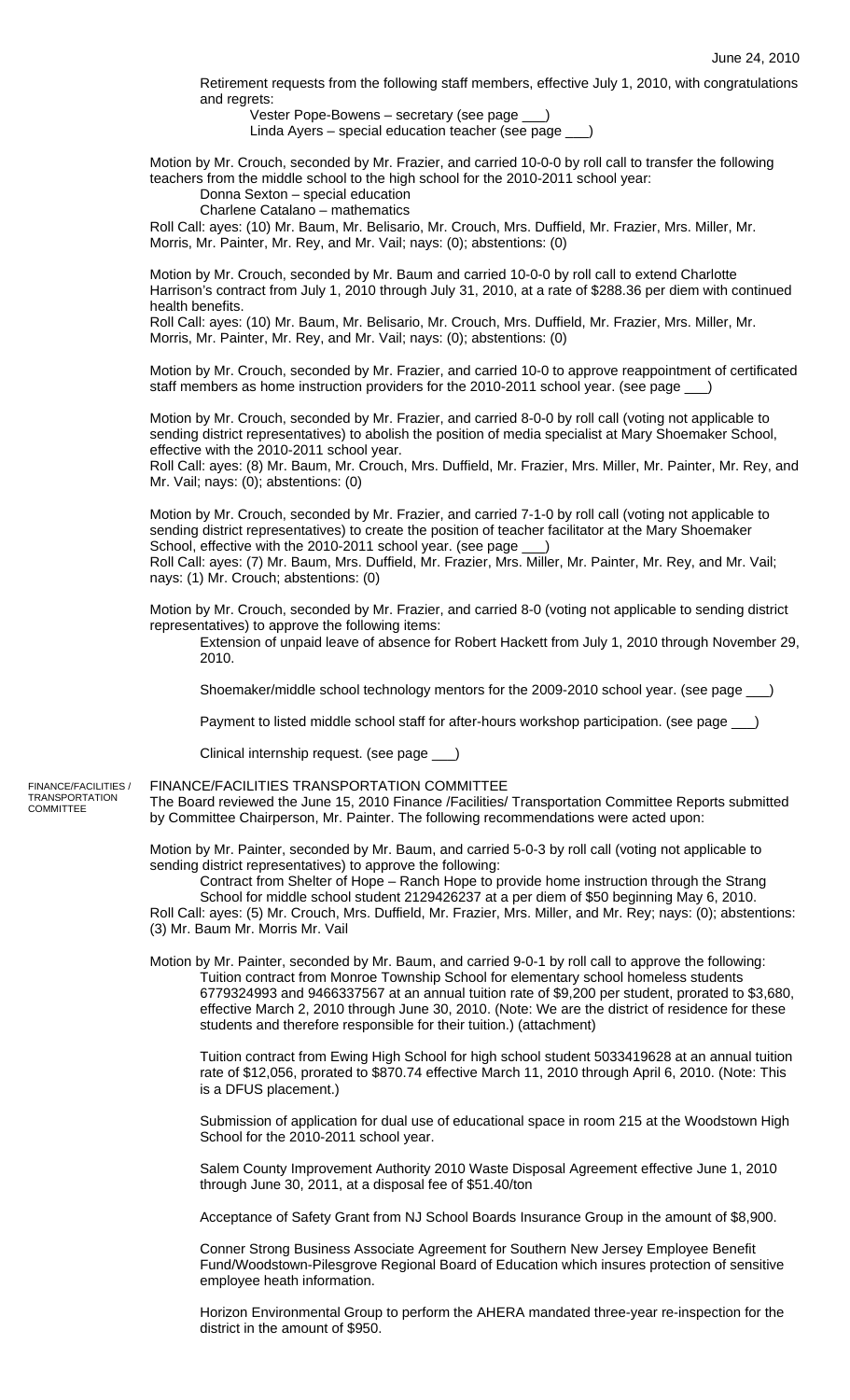DelVal Equipment to provide the preventative maintenance and annual cleaning and inspection of the boilers located at the high school in the amount of \$5,800 plus parts.

Dobson Turf Management (DTM) proposal to provide turf care for the district in the amount of \$14,886. (Note: Aeration was eliminated from the DTM proposal. Additional quotes received: AFM, Clayton NJ in the amount of \$23,200 and TruGreen in the amount of \$57,100)

Acceptance of bid results for the Oldmans Township School District Joint Purchasing Agreement #11-100 for the purchase of custodial supplies for the 2010-2011 school year.

Acceptance of bid results for the Alloway Township School District Joint Purchasing Agreement for the purchase of milk, bread and ice cream for the 2010-2011 school year.

Renewal of High School transportation routes as attached. (see page \_\_\_)

Architect of Record contract with Spiezle Architectural Group, Inc. for the 2010-2011 school year.

Report of the fire drills performed at the High/Middle school for the month of May 2010.

Roll Call: ayes: (9) Mr. Baum, Mr. Belisario, Mr. Crouch, Mrs. Duffield, Mr. Frazier, Mrs. Miller, Mr. Morris, Mr. Rey, and Mr. Vail; nays: (0); abstentions: (1) Mr. Painter abstained from the Monroe tuition contract only.

Motion by Mr. Painter, seconded by Mr. Baum, and carried 8-0-2 by roll call to approve the following: Joint Purchasing Agreement with Pittsgrove Township Board of Education for paper, materials and supplies for the 2010-2011 school year.

Roll Call: ayes: (8) Mr. Baum, Mr. Crouch, Mrs. Duffield, Mr. Frazier, Mrs. Miller, Mr. Painter, Mr. Rey, and Mr. Vail; nays: (0); abstentions: (2) Mr. Belisario and Mr. Morris.

Motion by Mr. Painter, seconded by Mr. Baum, and carried 8-0-0 by roll call (voting not applicable to sending district representatives) to approve the following:

Renewal of Middle School and Mary S. Shoemaker School transportation routes as attached.

DelVal Equipment to provide the preventative maintenance and annual cleaning and inspection of the boilers located at the Mary S. Shoemaker School in the amount \$5,800 plus parts.

Submission of application for dual use of educational space in room 111 at the Mary S. Shoemaker School for the 2010-2011 school year.

Implementation of a school breakfast program at the Mary S. Shoemaker School beginning October 1, 2010 at no charge to the district.

Report of fire drills performed at the Mary Shoemaker School for the month of May 2010.

Roll Call: ayes: (8) Mr. Baum, Mr. Crouch, Mrs. Duffield, Mr. Frazier, Mrs. Miller, Mr. Painter, Mr. Rey, and Mr. Vail; nays: (0); abstentions: (0)

## OLD BUSINESS – None OLD BUSINESS

## NEW BUSINESS NEW BUSINESS

Motion by Mrs. Miller, seconded by Mr. Baum, and carried 10-0 to approve the following: Resignation of Forrest Eichmann as pit band director. (see page \_\_\_)

Appointment of Joseph Frassesni as head boys/girls cross county coach at step 8 with a stipend of \$4,883.00 for 2010-2011.

Application for approval to operate a summer school at Woodstown High School.

Motion by Mr. Vail, seconded by Mrs. Miller, and carried 10-0-0 by roll call to approve the site license partner agreement with Measure Up, LLC., beginning July 1, 2010 through June 30, 2011, at a cost of \$2,200 per site/per year for the following certification preparation and/or desktop exams, MOS 2003 Word, Excel, PowerPoint and Access. (Note: To be paid through the Perkins grant.) Roll Call: ayes: (10) Mr. Baum, Mr. Belisario, Mr. Crouch, Mrs. Duffield, Mr. Frazier, Mrs. Miller, Mr. Morris, Mr. Painter, Mr. Rey, and Mr. Vail; nays: (0); abstentions: (0)

Motion by Mr. Vail, seconded by Mrs. Miller, and **tabled** 10-0 to set the 2010 Extended School Year summer program tuition rate at \$2,500.00.

Motion by Mr. Vail, seconded by Mrs. Miller, and carried 8-0 (voting not applicable to sending district representatives) to approve the following:

2010-2011 middle school student handbook.

Application for approval to operate a summer school at Mary Shoemaker School and Woodstown Middle School.

## OTHER REPORTS OTHER REPORTS

The following verbal reports were given:

Mr. Vail, Board President, read a resolution thanking Mr. O'Neil for his service to the district. (see page \_\_\_)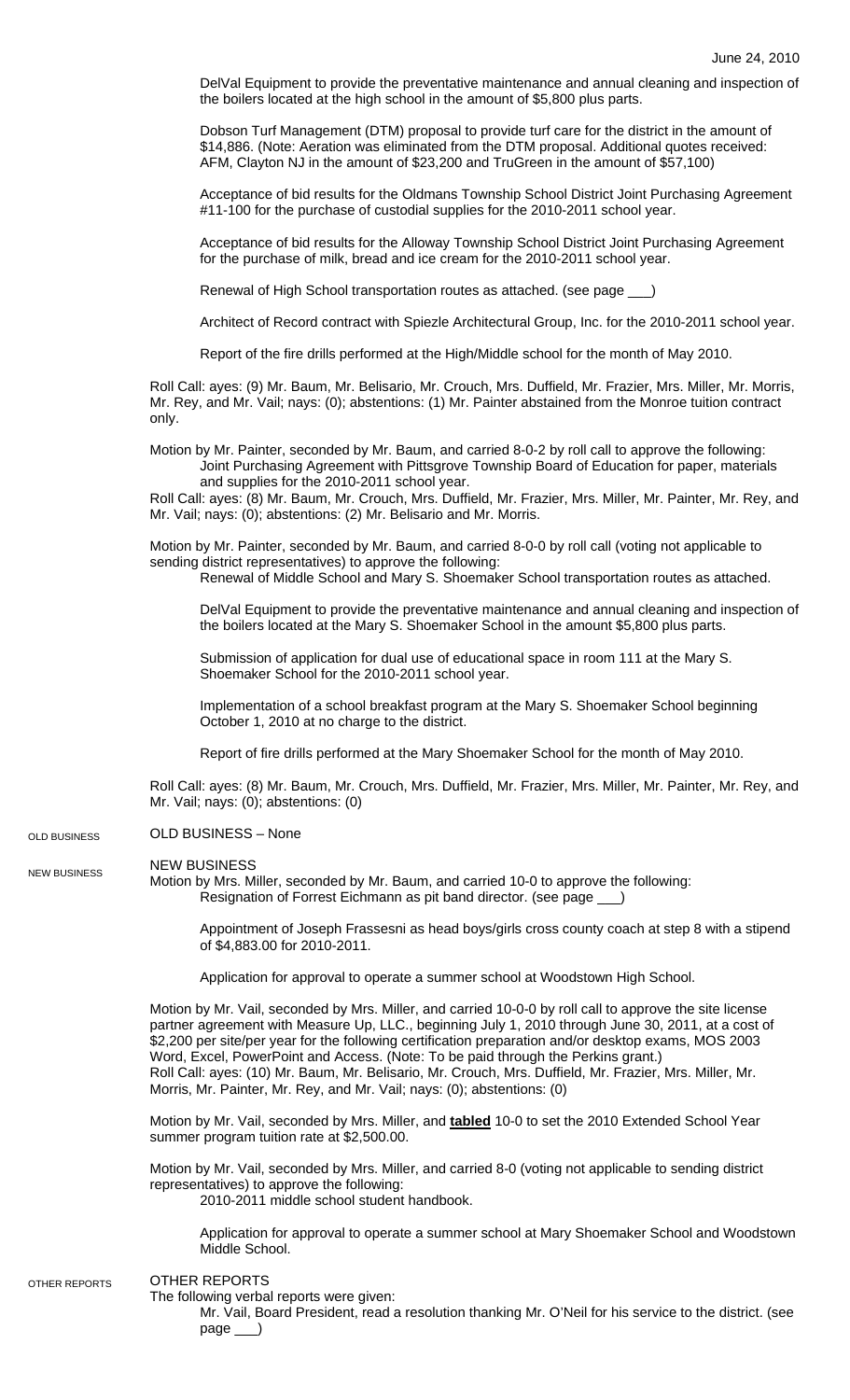Mr. Coleman, Superintendent, also thanked Mr. O'Neil for his service to the district. Mr. O'Neil, Interim Business Administrator, thanked the Board and district for giving him the opportunity to serve Woodstown and appreciated the support and cooperation from everyone. ADMINISTRATIVE REPORTS The Administrative Reports were attached to Superintendent's Monthly Report and delivered under separate cover. SENDING DISTRICT REPORTS Mr. Morris – Alloway Rep., thanked Mr. O'Neil for his service to the district. Mr. Belisario - Upper Pittsgrove Rep., thanked Mr. O'Neil for his service to the district. SCHOOL AGE CHILD CARE (SACC) REPORT – Mrs. Miller had nothing to report. DELEGATE REPORT – Mrs. Miller, delegate, reported on a pending bill and she excepted a small group leadership position for orientations in the SCSBA. FUTURE MEETINGS July 13, 2010 – Finance/Facilities Committee, 6:00 p.m., district office July 13, 2010 – Policy Committee, 5:30 p.m., district office July 15, 2010 – Personnel Committee, 6:00 p.m., district office July 15, 2010 – Ed Programs Committee, 7:00 p.m., district office July 29, 2010 – Regular Board Meeting, 7:00 pm. Mary Shoemaker School Library (Note: Meeting date was changed due to a lack of a quorum.) ADDENDUM - PERSONNEL Motion by Mr. Vail, seconded by Mrs. Duffield, and carried 10-0-0 by roll call to approved Extended Year Summer Learning Camp staff. (see page \_ Roll Call: ayes: (10) Mr. Baum, Mr. Belisario, Mr. Crouch, Mrs. Duffield, Mr. Frazier, Mrs. Miller, Mr. Morris, Mr. Painter, Mr. Rey, and Mr. Vail; nays: (0); abstentions: (0) Motion by Mr. Baum, seconded by Mrs. Miller, and carried 10-0 to approve summer clerical help for the high school. (see page \_\_\_) Motion by Mrs. Miller, seconded by Mr. Baum, and carried 8-0 (voting not applicable to sending district representatives) to approve summer clerical help for the Shoemaker and middle schools. (see page \_ Motion by Mrs. Miller, seconded by Mr. Painter, and carried 8-0-0 by roll call (voting not applicable to sending district representatives) to appoint the following paraprofessionals for the 2010-2011 school year as per the negotiated agreements: Kristine Dudzinski Mary Kay Finley Kathleen Riley Heather Zoppina Roll Call: ayes: (8) Mr. Baum, Mr. Crouch, Mrs. Duffield, Mr. Frazier, Mrs. Miller, Mr. Painter, Mr. Rey, and Mr. Vail; nays: (0); abstentions: (0) Motion by Mrs. Miller, seconded by Mr. Frazier, and carried 10-0-0 by roll call to appoint the following staff members for the 2010-2011 school year as per negotiated agreements: William Connolly – Instructional Facilitator for Language Arts/Social Studies/Humanities Kristine Knorr – High School Special Education Teacher Renee Gray – High School Special Education Teacher Dawn Clarke – High School/Middle School Secretary. Roll Call: ayes: (10) Mr. Baum, Mr. Belisario, Mr. Crouch, Mrs. Duffield, Mr. Frazier, Mrs. Miller, Mr. Morris, Mr. Painter, Mr. Rey, and Mr. Vail; nays: (0); abstentions: (0) Motion by Mrs. Miller, seconded by Mr. Frazier, and carried 8-0 (voting not applicable to sending district representatives) to accept Janice McGrath's resignation as a Shoemaker Achieve teacher, effective for the 2010-2011 school year. (see page Motion by Mr. Baum, seconded by Mrs. Miller, and carried 8-0-0 by roll call (voting not applicable to sending district representatives) to appoint Janice McGrath as a part-time (.80) Shoemaker Physical Education Teacher for the 2010-2011 school year with no change in step. Roll Call: ayes: (8) Mr. Baum, Mr. Crouch, Mrs. Duffield, Mr. Frazier, Mrs. Miller, Mr. Painter, Mr. Rey, and Mr. Vail; nays: (0); abstentions: (0) Motion by Mrs. Miller, seconded by Mrs. Duffield, and carried 7-1-0 by roll call (voting not applicable to sending district representatives) to appoint the following staff members for the 2010-2011 school year as per negotiated agreement: Kathryn Luciano – Shoemaker Elementary & Special Education Teacher Erika Junghans – Sixth Grade Language Arts Teacher Susan Chiulli – Middle School Achieve Language Arts Teacher Roll Call: ayes: (7) Mr. Baum, Mr. Crouch, Mrs. Duffield, Mr. Frazier, Mrs. Miller, Mr. Rey, and Mr. Vail; nays: (1) Mr. Painter; abstentions: (0) ADMINISTRATIVE REPORTS SENDING DISTRICT REPORTS FUTURE MEETINGS DELEGATE REPORT SACC REPORT ADDENDUM - **PERSONNEL**